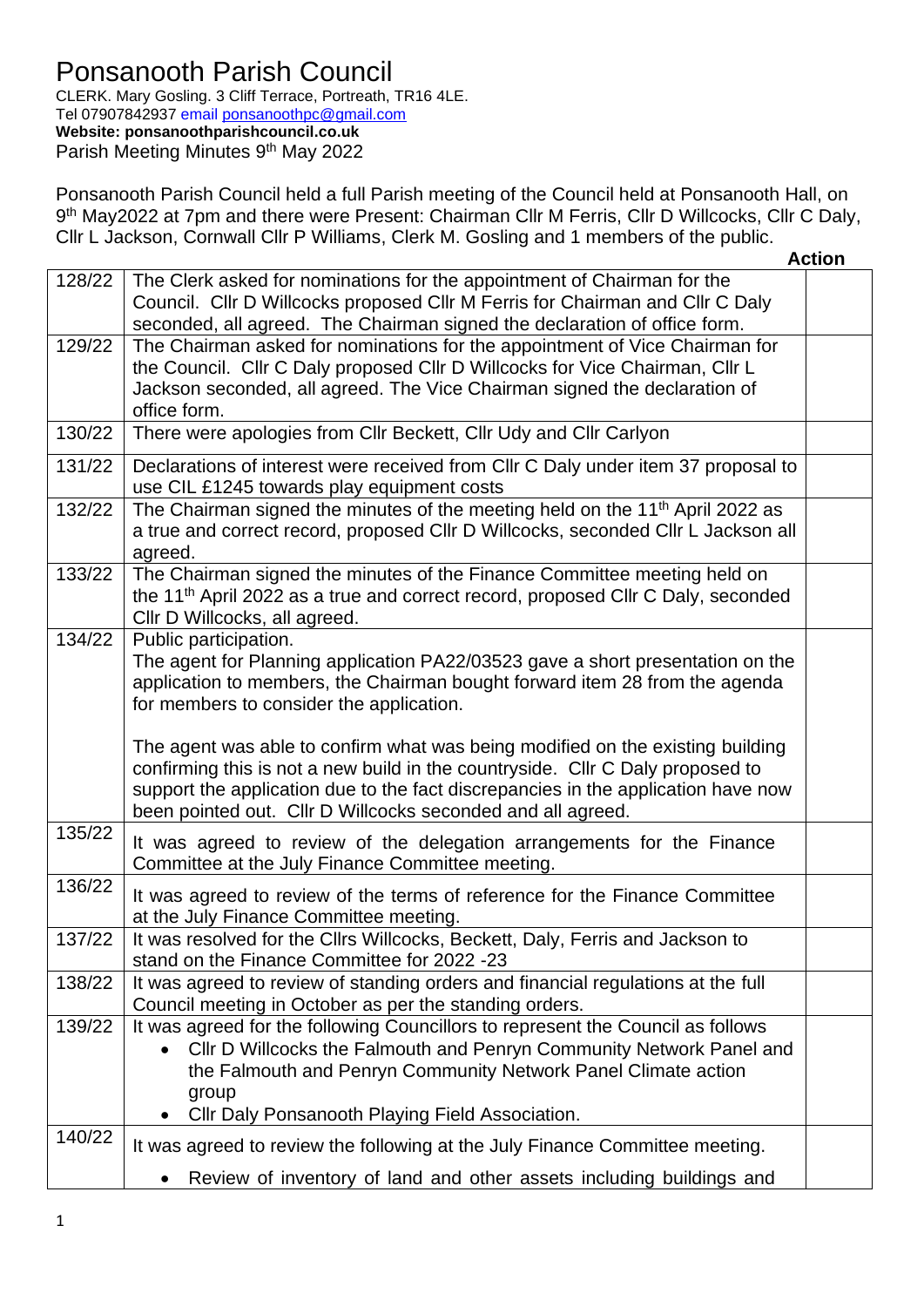## Ponsanooth Parish Council

|        | office equipment;<br>Confirmation of arrangements for insurance cover in respect of all<br>insurable risks;                                                                                                                                                                                                                                                                           |                 |
|--------|---------------------------------------------------------------------------------------------------------------------------------------------------------------------------------------------------------------------------------------------------------------------------------------------------------------------------------------------------------------------------------------|-----------------|
|        | Review of the Councils Risk Management policy and Register                                                                                                                                                                                                                                                                                                                            |                 |
| 141/22 | It was resolved to renew membership to Cornwall AIC and NALC for 2023-24,<br>and SLCC for 2022-23                                                                                                                                                                                                                                                                                     |                 |
| 142/22 | It was agreed to Review of the Council's complaints procedure at the July Full<br>Council meeting                                                                                                                                                                                                                                                                                     |                 |
| 143/22 | It was agreed to Review of the                                                                                                                                                                                                                                                                                                                                                        |                 |
|        | Council's policies, procedures and practices in respect of its obligations<br>under freedom of information and data protection legislation (see also<br>standing orders 11, 20 and 21);<br>of the Council's policy for dealing with the press/media<br>In the August full Council meeting.                                                                                            |                 |
| 144/22 | It was agreed to Review of the Council's employment policies and procedures<br>at the September full council meeting.                                                                                                                                                                                                                                                                 |                 |
| 145/22 | The Clerk reported that the expenditure for S137 for the year 2021-22 was £800<br>and confirmed that a report will be on the Council website under the Finance<br>section for the year 2021-22.                                                                                                                                                                                       |                 |
| 146/22 | It was resolved that Ponsanooth parish Council will meet on the 2 <sup>nd</sup> Monday of<br>every month form 7-9pm at Ponsanooth Hall Café, the meeting dates for the<br>next 12 months are on the Parish Council website.                                                                                                                                                           |                 |
| 147/22 | The Finance report for April 2022 and payment schedule for May 2022 was<br>received. Proposed Cllr M Ferris, Seconded Cllr D Willcocks. All agreed.<br>The updated budget sheet for 2022/23 will be presented at the June meeting.                                                                                                                                                    |                 |
|        | The annual governance and accounting statements for the year 2021-22 will be<br>approved at the June 2022 meeting.                                                                                                                                                                                                                                                                    |                 |
| 148/22 | Cllr Jackson gave a presentation on the progress of the Vision working group<br>supported by Cllr Willcocks. Members views on the groups work so far were<br>collated. Next steps for the group<br>to engage with the community including young people at fayre day.<br>to work on showing alignment of strategies/activities<br>to add churches to the list who carries out activity | <b>DW</b><br>LJ |
| 149/22 | After review of planning application PA22/03351 Construction of single storey<br>rear extension Location Cream Pot Cottage A393 Between Pelean Cross And<br>Junction North Of Lower Penlean House Pelean Cross, members resolved that<br>there were no objections to the application. Proposed Cllr C Daly, seconded Cllr<br>M Ferris, all agreed.                                    |                 |
| 150/22 | After review of planning application PA22/03859 Replacement windows and<br>construction of orangery Location Kemyel House Road From Junction North Of<br>The Anchorage To Hillcrest Ponsanooth, members resolved that there were no<br>objections to the application                                                                                                                  |                 |
| 151/22 | Report from Cornwall Cllr P Williams<br>a. Reported on the opening of the road upgrade on the 22 <sup>nd</sup> April with<br>George Eustice<br>b. 10 Oak Barrels for Treluswell Jubilee have been purchased in readiness                                                                                                                                                              |                 |